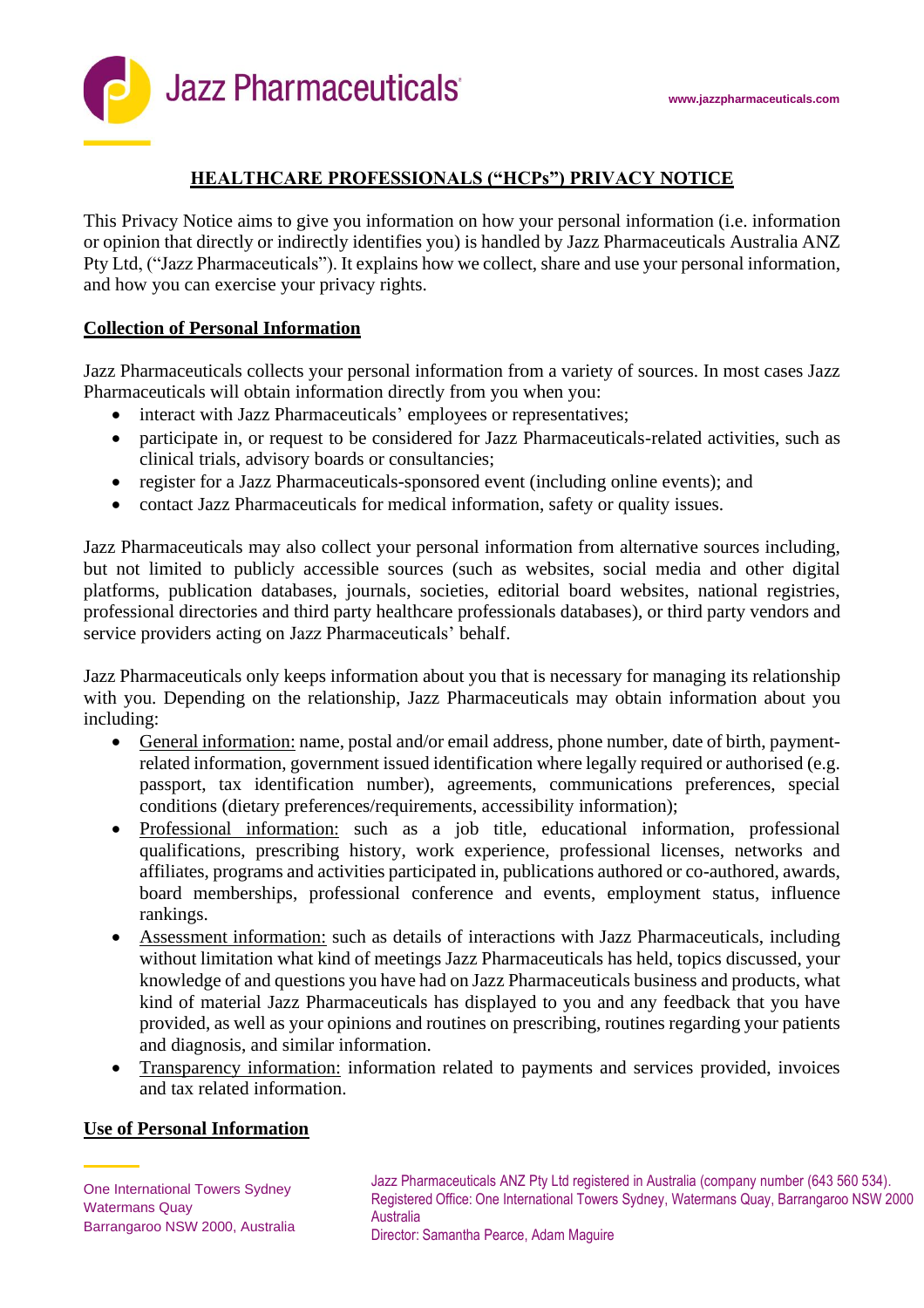

Jazz Pharmaceuticals may use your personal information for different purposes depending on the type of interaction Jazz Pharmaceuticals has with you:

- Conducting its business operations: for example, managing its relationship with you (e.g. through the operation of a database keeping records of interactions with health care professionals or managing call planning as well as call reporting); inviting you to its events or to participate in its activities; answering your requests and providing you with efficient support; providing you with appropriate, adequate and updated information about disease as well as Jazz Pharmaceuticals' products and services; tracking its activities (e.g. measuring interactions or sales, number of appointments/calls);
- Comply with legal, regulatory, industry best practices and ethical obligations: for example; reporting of interactions with HCPs for transparency purposes; complying with applicable laws, regulations and requests from governmental agencies (e.g. complying with pharmacovigilance data capture and reporting obligations); and complying with industry standards and its policies;
- Conduct security and fraud detection and prevention: for example to ensure security and confidentiality of your information, ensuring a safe environment at Jazz Pharmaceuticals' events, facilities or networks.
- Any other purpose that is relevant in the relationship between Jazz Pharmaceuticals and HCPs.

Jazz Pharmaceuticals will use information for further purposes, where lawful to do so (such as for archiving, scientific or market research purposes) or when legally obliged to do so.

Jazz Pharmaceuticals may use your personal information based on one or more of the following bases:

- Your Consent: In some cases, Jazz Pharmaceuticals may ask for your consent to collect and use your Personal Information. Where Jazz Pharmaceuticals uses your personal information based on consent, it will provide more detailed information to you at the time when it obtains your consent.
- Compliance with applicable laws: In specific circumstances, Jazz Pharmaceuticals may use your personal information where it is required or authorized by law or a court/tribunal order.
- Jazz Pharmaceuticals' reasonable need: Jazz Pharmaceuticals may use your personal information in its customer databases where such information is reasonably necessary for Jazz Pharmaceuticals' functions and activities such as communicating with you and managing its interactions with you regarding Jazz Pharmaceuticals products and services (including planning potential collaboration, contact, visits and meetings), scientific research, and education opportunities.

#### **Sharing of Personal Information**

Jazz Pharmaceuticals may disclose your personal information:

- (i) to its affiliates, service providers (e.g., payment service providers, database hosting providers) and advisors;
- (ii) to fraud prevention agencies and law enforcement agencies;
- (iii) to courts, governmental and non-governmental regulators and ombudsmen;

Jazz Pharmaceuticals ANZ Pty Ltd registered in Australia (company number (643 560 534). Registered Office: One International Towers Sydney, Watermans Quay, Barrangaroo NSW 2000 Australia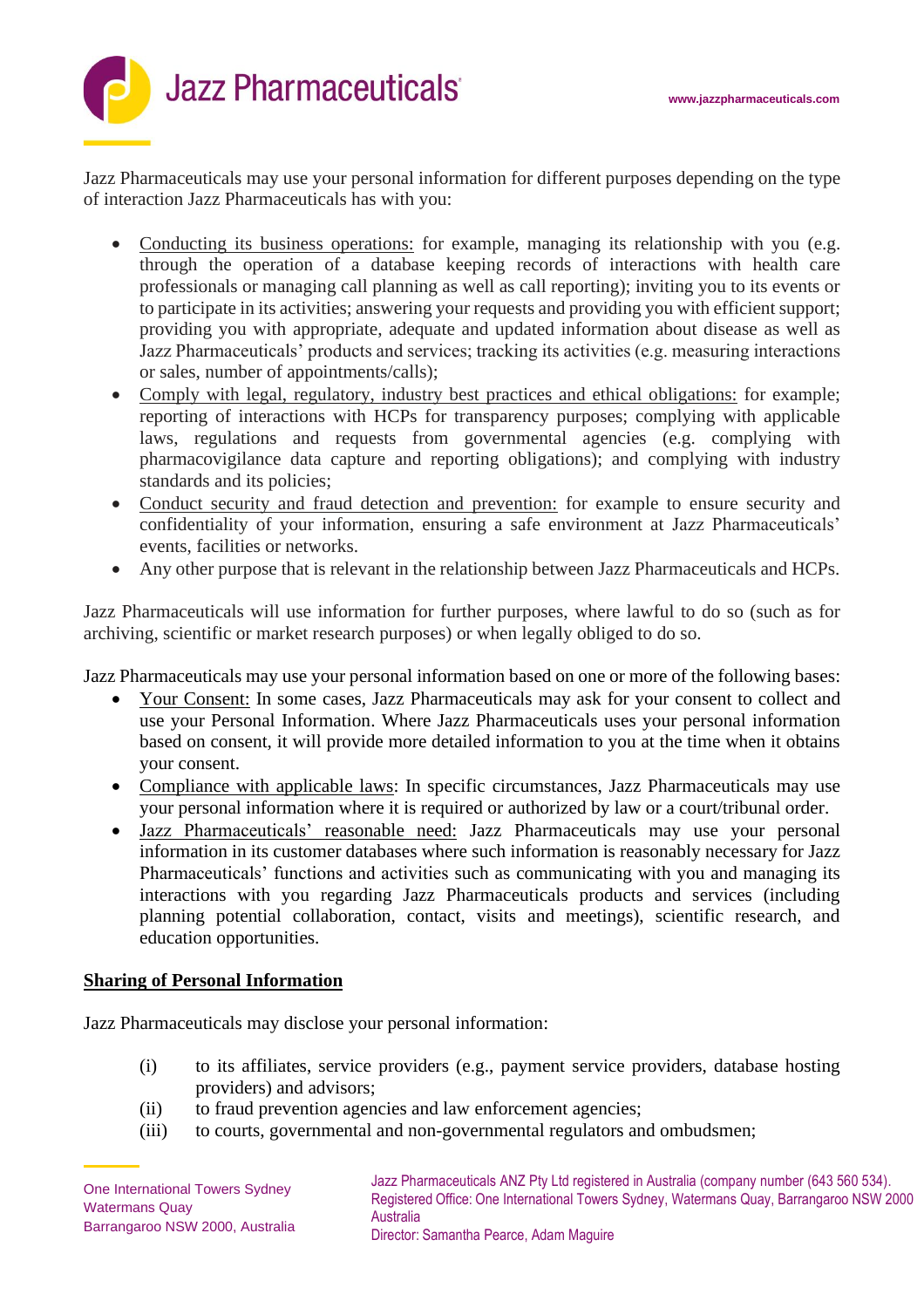

- (iv) to any third party that acquires, or is interested in acquiring, all or part of Jazz Pharmaceuticals' assets or shares, or that succeeds Jazz Pharmaceuticals in carrying on all or a part of its business, whether by merger, acquisition, reorganization or otherwise; or
- (v) as required or permitted by law, including to comply with a subpoena or similar legal process or government request, or when Jazz Pharmaceuticals believes in good faith that disclosure is legally required or Jazz Pharmaceuticals has a legitimate interest in making a disclosure, such as where necessary to protect Jazz Pharmaceuticals' rights and property.

#### **International Transfer of Personal Information**

Jazz Pharmaceuticals may disclose your personal information to recipients (as described above) located outside of your country in a country which may not have data privacy laws equivalent to those in your country. In such a case, Jazz Pharmaceuticals will take all reasonable steps to ensure the safety of your personal information in accordance with the applicable privacy laws.

Certain international recipients of your personal information may have signed special contracts with Jazz Pharmaceuticals to provide legal protection for your transferred personal information.

You can request further information using the contact details below.

### **Retention of Personal Information**

Your personal information will be maintained for no longer than is necessary to fulfil the purposes outlined in this Privacy Notice. Jazz Pharmaceuticals will store and retain your personal information in accordance with its Records Management Policy. Please note that information may be retained for a longer duration where applicable laws or regulations require, or allow Jazz Pharmaceuticals to do so.

# **Your Rights**

You have certain rights under applicable privacy laws, which may be subject to limitations and/or restrictions. These include the right to:

- request access to and rectification of, your personal information;
- object to the use of your personal information for direct marketing purposes; and
- the right to withdraw consent to the use of your personal information where applicable.

You also have the right to lodge a complaint about the handling of your personal information with the Office of the Australian Information Commissioner ("OAIC") or applicable recognised external dispute resolution scheme ("EDR").

#### **How to contact Jazz Pharmaceuticals**